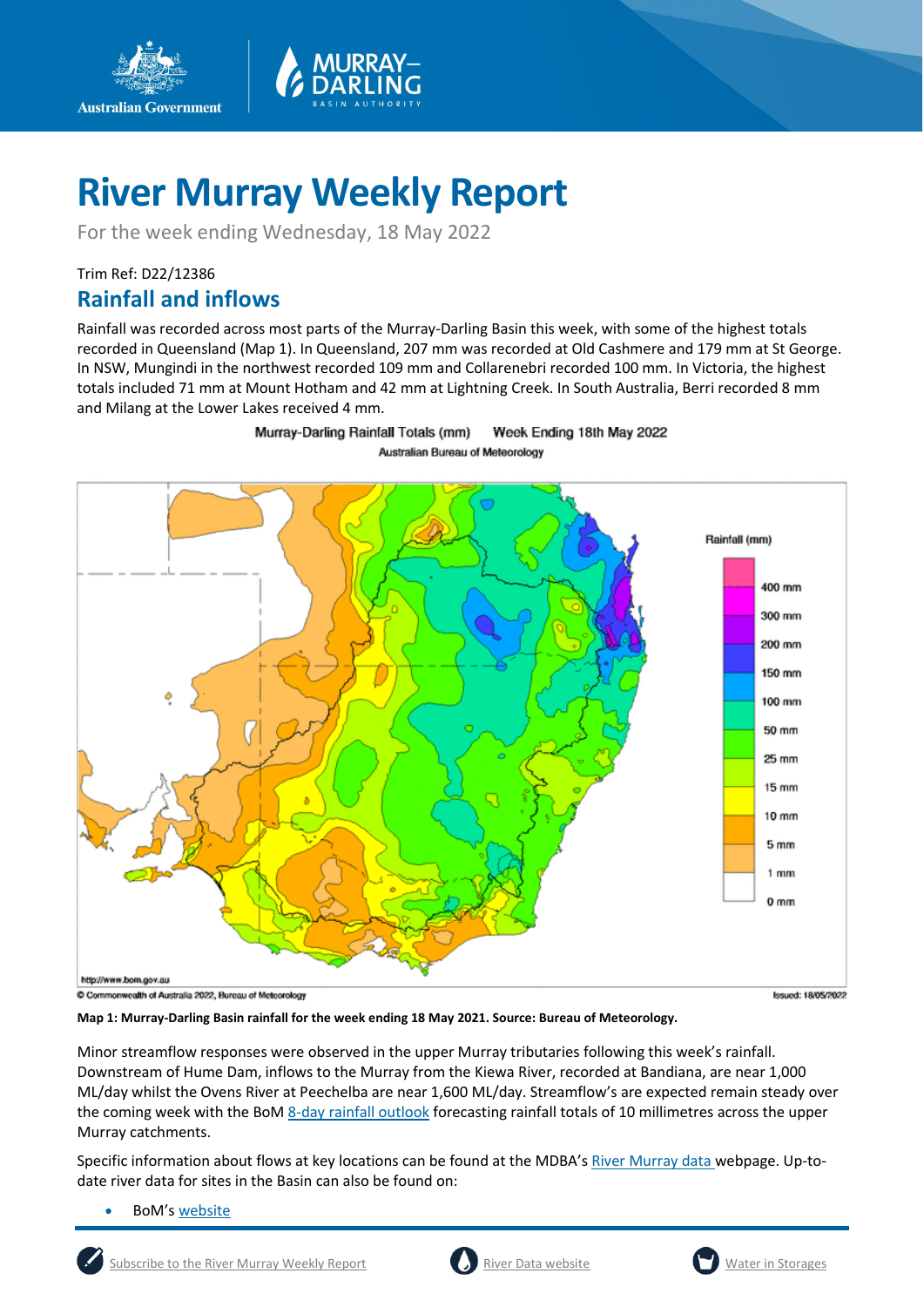- WaterNSW's WaterInsights [website](https://waterinsights.waternsw.com.au/)
- Victoria's DELWP water monitoring [website](https://data.water.vic.gov.au/)
- South Australia's Water Data [website](https://water.data.sa.gov.au/Data/Map/Parameter/NoParameter/Location/Type/Interval/Latest)
- Queensland's [Water Monitoring Information Portal](https://water-monitoring.information.qld.gov.au/)

## **River operations**

- The Lake Mulwala drawdown is continuing
- Flows from the Murrumbidgee River are increasing
- Releases from Menindee Lakes remain high as inflows from the northern Basin continue

## **Hume Dam operations update**

Irrigation demands across the River Murray system have wrapped up for the season. Hume storage is expected to gradually increase over the coming weeks with further rainfall and releases from Snowy Hydro.

Late last week small airspace management releases began at Hume dam to mitigate flood risk. The decision to release water now, with the dam 88 percent full, is in line with the rules set by Basin governments for dam management. The MDBA cannot make releases to create additional airspace unless there's a very high chance the dam will fill before demand exceeds inflow. Further information can be foun[d here.](https://www.mdba.gov.au/news-media-events/newsroom/media-centre/small-releases-start-hume-dam-mitigate-flood-risk)

With storage at Hume relatively high[, soil moisture levels](http://www.bom.gov.au/water/landscape/#/s0/Relative/day/-34.16/147.86/6/Point/Separate/-27.4/143.8/2022/5/1/) in the upper catchment close to average, and the BoM [forecasting](http://www.bom.gov.au/climate/outlooks/#/rainfall/median/seasonal/1) wetter than average conditions in the upper Murray catchment in May to July, the MDBA is continuing to assess the need to actively reduce the Hume storage volume and manage airspace should conditions turn wet and deliver significant inflows. Further updates will be provided to river communities including via future weekly reports.

## **Unregulated flows**

Flows continue to remain unregulated along the lower Barka/Darling system. These inflows, along with inflows from the Murrumbidgee system, airspace management releases from Hume Dam plus rain and subsequent lower demands and conveyance losses, have resulted in flows above operational requirements. As such, unregulated flows are currently occurring in the River Murray from Hume Reservoir downstream to the South Australian border.

River operators will continue to monitor rainfall forecasts, tributary inflows and system demands and provide updated advice on unregulated flows. Information on access to Murray supplementary water licences in NSW is available from [WaterNSW Water insights.](https://waterinsights.waternsw.com.au/11904-new-south-wales-murray-regulated-river/updates) General information on River Murray unregulated flows can be accessed on the MDB[A webpage.](https://www.mdba.gov.au/water-management/allocations-states-mdba/unregulated-flows-river-murray)

## **Water quality impacts**

WaterNSW advise that **amber alerts** remain for several locations along the lower Darling, the River Murray, and the Edward Wakool system. In the lower Murrumbidgee a **red alert** remains current for Yanga Lake at Regatta Beach. Information about blue-green algae, including alert locations, is available throug[h Goulburn-Murray Water,](https://www.g-mwater.com.au/news/bga) [WaterNSW](https://www.waternsw.com.au/water-quality/algae) and [Water quality | Murray-Darling Basin Authority \(mdba.gov.au\).](https://www.mdba.gov.au/water-management/mdbas-river-operations/water-quality)

## **River operations**

MDBA **active storage** increased by 88 GL to 7,948 GL (93% capacity). The gain is largely influenced by Snowy hydro releases along with small inflows since last week's rainfall.

At **Dartmouth Reservoir**, the [storage](https://riverdata.mdba.gov.au/dartmouth-dam) increased by 5 GL to 3,609 GL (94% capacity). The release, measured at Colemans gauge, is currently targeting 500 ML/day. The release will likely continue near this rate over the coming days. To receive additional information on planned flow changes in the Mitta Mitta River, subscribe to receive the MDBA's flow advice'[s here.](https://www.mdba.gov.au/water-management/murray-darling-reports-data/flow-advice) 

**Hume Reservoir** [storage](https://livedata.mdba.gov.au/hume-dam) increased by 67 GL to 2,715 GL (90% capacity). Small releases for airspace management have commenced at Hume dam, with flows progressing to near 3,000 ML/day. Releases will continue to be





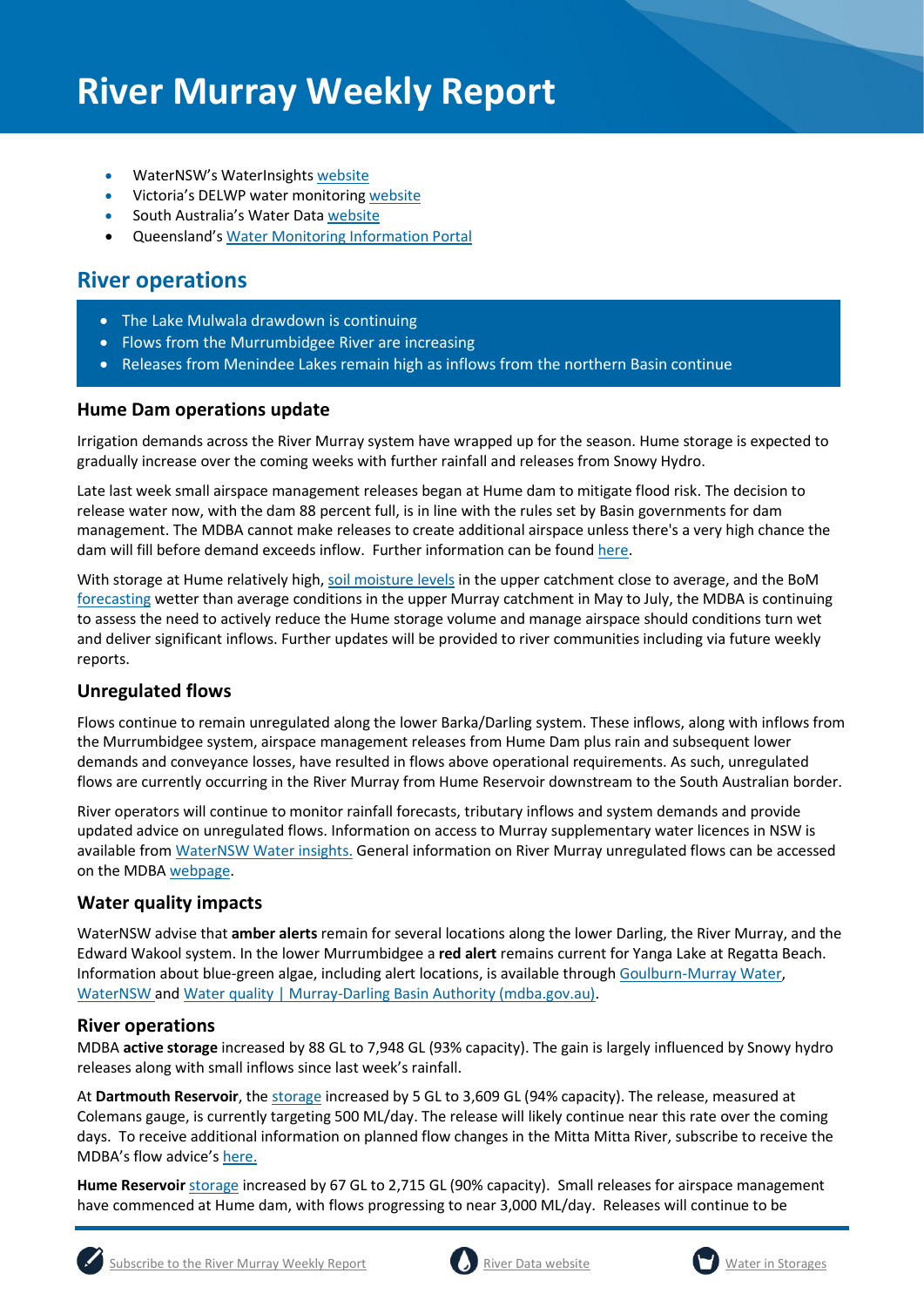assessed in response to dam levels and ongoing conditions. Downstream demands are being met from tributary inflows and water stored in Lake Mulwala.

At **Lake Mulwala**, the water level is currently at 123.4 m AHD. Over the coming weeks, Lake Mulwala will be gradually lowered by around 5 m to help manage the invasive waterweed *Egeria densa*. Lowering the water level and exposing the plant to the air and winter frosts provides the best means of controlling the highly invasive water weed and is a practice that occurs every 3 to 5 years. More information is available on the MDBA [website.](https://www.mdba.gov.au/news-media-events/newsroom/media-centre/joint-media-release-lowering-lake-mulwala-yarrawonga-begin) This week diversions at the major irrigation off-takes ceased.

At **Yarrawonga Weir** the release was increased to around 12,000 ML/day to facilitate lowering of the Lake. Flows at Yarrawonga Weir are likely to be reduced over the coming days, weather permitting.





**Photo 1 & 2 – Lake Mulwala Drawdown (Photo – Brad Mouat (GMW).** 





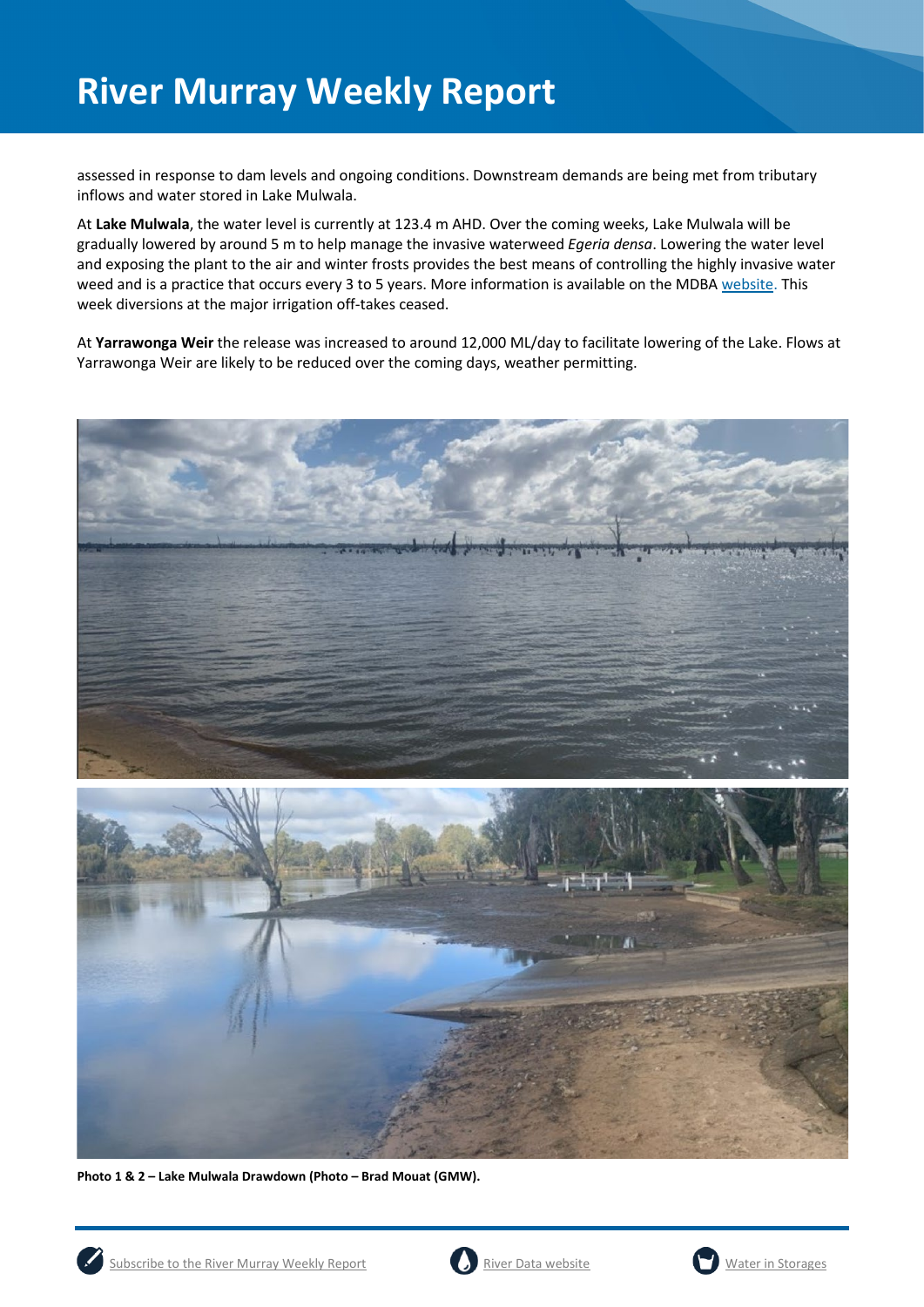Flow through the **Kolety** (pronounced Kol-etch)/**Edward River** and **Gulpa Creek** offtakes have increased to around 1,100 ML/day and 200 ML/day respectively over the past week. Irrigation diversions to Wakool Canal have remained low following rainfall over the irrigation areas, averaging around 200 ML/day. The release downstream of **Stevens Weir** averaged 700 ML/day.

On the lower **Goulburn River,** the flow measured a[t McCoys Bridge](https://riverdata.mdba.gov.au/mccoy-bridge) is currently around 1,000 ML/day and receding. A higher autumn base flow has been targeted to provide habitat for native fish. Information regarding opportunities for allocation trade between the Goulburn and Murray Valleys is available at the Victorian water register [website](http://waterregister.vic.gov.au/water-trading/allocation-trading) and the [Goulburn-Murray Water website.](https://www.g-mwater.com.au/water-resources/managing-water-storages)

At **Torrumbarry Weir** the release is around 6,300 ML/day and rising. Th[e diversion](https://riverdata.mdba.gov.au/national-channel-ds-torrumbarry-headworks) to **National Channel** reduced to around 100 ML/day and is expected to be turned off in the coming days.

Inflows from the **Murrumbidgee River**, measured a[t Balranald,](https://riverdata.mdba.gov.au/balranald-weir-downstream) have increased to around 6,700 ML/day and are forecast to increase further over the coming week. Upstream on the Murrumbidgee River, releases from Burrinjuck and Blowering Dams have increased as WaterNSW manage[s airspace](https://waterinsights.waternsw.com.au/11982-murrumbidgee-regulated-river/updates) (due to high storage levels ahead of winter and spring). Current flow at Wagga Wagga is near to 25,000 ML/day, while at Narrandera is near to 18,500 ML/day and rising.

At **Menindee Lakes**, the storage increased by 24 GL and is currently at 1,963 GL (113% capacity). Upstream of Menindee Lakes, rainfall over recent weeks and months in southern Queensland and northern NSW has resulted in higher flows across the Barwon Darling River system. On 17 May 2022, Water NSW has estimated likely inflows between 800-1200 GL, however, this total does not include the total flow generated by extensive heavy rainfall across the northern catchment of the Barwon-Darling River in recent days. Releases to the lower Barka/Darling River (measured at Weir 32) are near to 16,000 ML/day and will increase to near 18,000 ML/day this week. The latest advice states ongoing rain events and corresponding flow projections in the northern basin are likely to necessitate a further review of this release rate in coming days. Releases from Lake Cawndilla (part of Menindee Lakes) into the Great Darling Anabranch are currently around 1,900 ML/day. For the [latest advice](https://www.waternsw.com.au/about/newsroom/2022/menindee-lakes-releases-increase-as-inflows-continue) on forecast inflows and operations at Menindee Lakes is available from the WaterNSW WaterInsight [website.](https://waterinsights.waternsw.com.au/12104-lower-darling-regulated-river/updates)



**Photo 3 - Junction of the River Murray and Darling River (Photo - courtesy of Julie Dipietro).** 



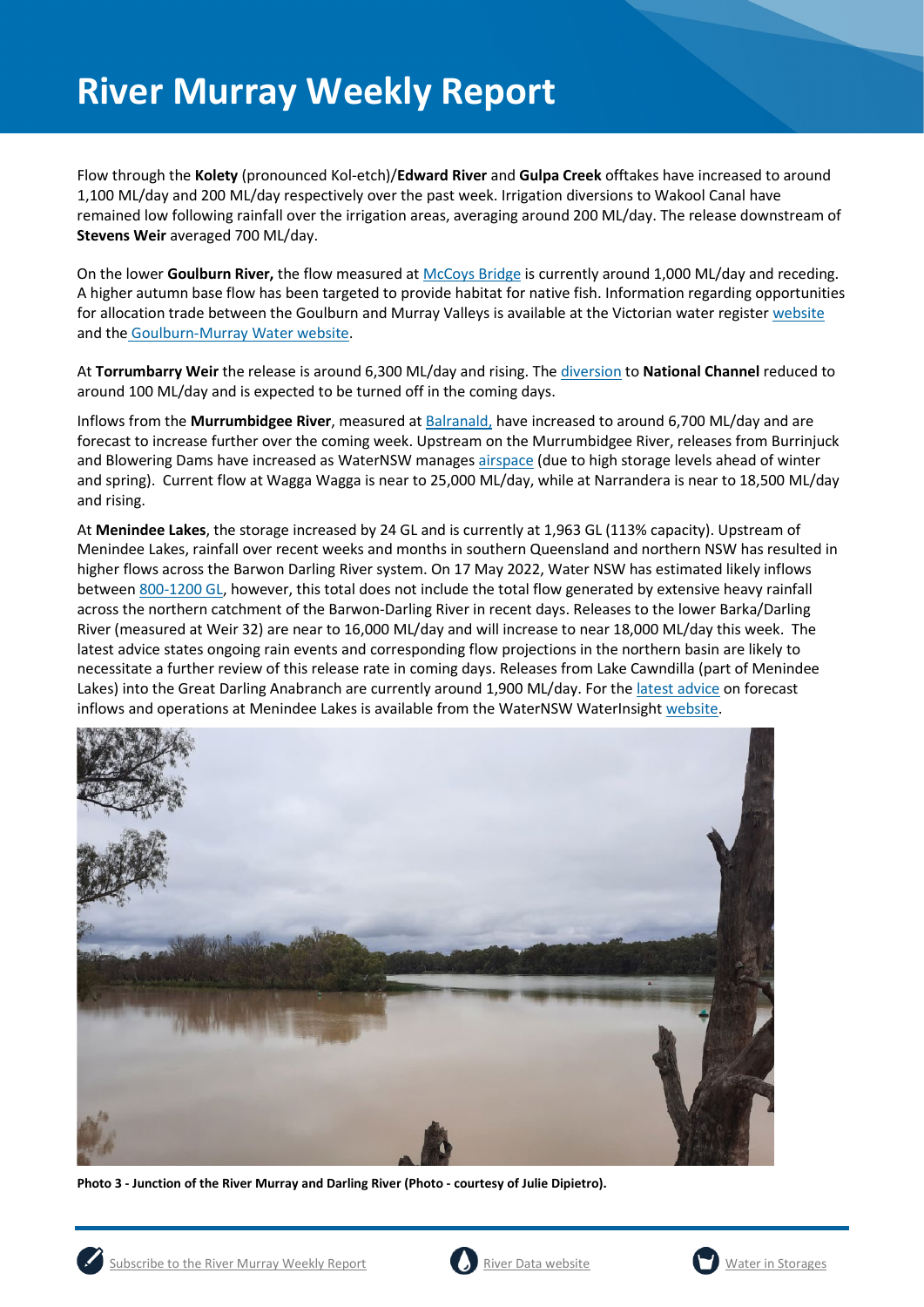The flow downstream of **Wentworth Weir** is currently 20,600 ML/day and expected to increase over the coming week to near 26,000 ML/day.

The [storage](https://riverdata.mdba.gov.au/lake-victoria) at **Tar-ru/Lake Victoria** reduced by 8 GL this week to 335 GL (49% capacity). Inflows and outflows from Tar-ru/Lake Victoria are being managed to operate the storage volume in accordance with the Lake Victoria Operating Strategy (LVOS) as specified in th[e Objectives and Outcomes for River Operations in the River Murray](https://www.mdba.gov.au/publications/mdba-reports/objectives-outcomes-river-operations-river-murray-system)  [System.](https://www.mdba.gov.au/publications/mdba-reports/objectives-outcomes-river-operations-river-murray-system) The LVOS aims to stabilize the lake foreshore and protect cultural heritage sites by encouraging the growth of native vegetation. To help achieve this, operations aim to reduce the length of time the foreshore vegetation is inundated. Over the remainder of the month, the storage will be managed to ensure the water in storage meets the end of May target volume of between 350 GL to 396 GL.

The flow to **South Australia** averaged 23,900 ML/day this week. Additional Dilution Flow (ADF) to South Australia continues to be triggered. The current unregulated flows into South Australia mean that no additional releases from storage are needed to meet ADF at the current point in time. For information on ADF and the ADF triggers please refer t[o Objectives and Outcomes for River Operations in the River Murray System](https://www.mdba.gov.au/publications/mdba-reports/objectives-outcomes-river-operations-river-murray-system) (pages 79-80).

The **Lower Lakes** 5-day average water level is 0.65 m AHD. Barrage releases are continuing to pass unregulated flows to the Coorong and out to the Southern Ocean. For further information on barrage releases and South Australia's Entitlement flow, see the South Australian Department for Environment and Water Weekly [Department](https://www.environment.sa.gov.au/news-hub/news/articles/2021/11/Daily-barrage-data)  [for Environment and Water | Barrage flow data available at the click of a button.](https://www.environment.sa.gov.au/news-hub/news/articles/2021/11/Daily-barrage-data)

## **For media inquiries contact the Media Officer on 02 6279 0141**

ANDREW KREMOR A/g Executive Director, River Management



**Australian Government** 







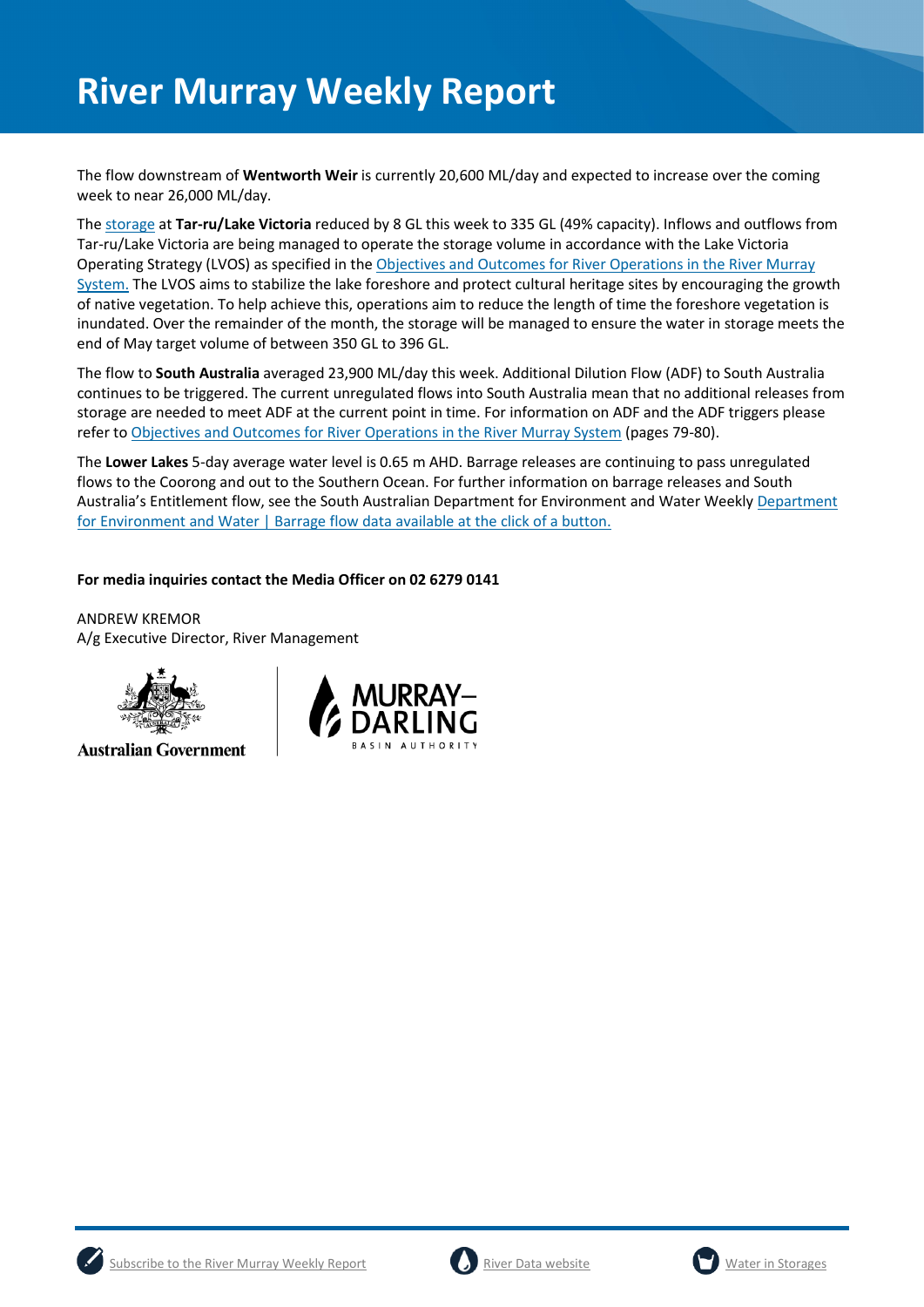## Water in Storage **Week ending Wednesday 18 May 2022**

| <b>MDBA Storages</b>             | Full<br>Supply<br>Level | Full<br>Supply<br>Volume | Current<br>Storage<br>Level | Current | Storage | Dead<br>Storage | Active<br>Storage | Change in Total<br>Storage for the<br>Week |
|----------------------------------|-------------------------|--------------------------|-----------------------------|---------|---------|-----------------|-------------------|--------------------------------------------|
|                                  | $(m$ AHD)               | (GL)                     | $(m$ AHD)                   | 'GL)    | %       | (GL)            | (GL)              | (GL)                                       |
| Dartmouth Reservoir              | 486.00                  | 3856                     | 482.16                      | 3 609   | 94%     | 71              | 3 5 3 8           | $+5$                                       |
| Hume Reservoir                   | 192.00                  | 3 0 0 5                  | 190.52                      | 2 7 1 5 | 90%     | 23              | 2692              | $+67$                                      |
| Lake Victoria                    | 27.00                   | 677                      | 23.91                       | 335     | 49%     | 100             | 235               | -8                                         |
| Menindee Lakes                   |                         | 1 731*                   |                             | 963     | 113%    | $(480 \#)$      | 1483              | $+24$                                      |
| <b>Total</b>                     |                         | 9 2 6 9                  |                             | 8622    | 93%     | $ -$            | 7948              | $+88$                                      |
| <b>Total Active MDBA Storage</b> |                         |                          |                             |         |         |                 | 92% ^             |                                            |

### **Major State Storages**

| <b>Burriniuck Reservoir</b> | 026   | 973     | 95% |     | 970  | +34   |
|-----------------------------|-------|---------|-----|-----|------|-------|
| <b>Blowering Reservoir</b>  | 631   | 578     | 97% | 24  | 554  | $-29$ |
| Eildon Reservoir            | 3 334 | 2 5 8 2 | 77% | 100 | 2482 | +6    |

\* Menindee surcharge capacity – 2050 GL \*\* All Data is rounded to nearest GL \*\*

# NSW has sole access to water when the storage falls below 480 GL. MDBA regains access to water when the storage next reaches 640 GL. ^ % of total active MDBA storage

**Snowy Mountains Scheme Snowy diversions for week ending 17 May 2022** 

| <b>Storage</b>         | Active Storage (GL) | Weekly Change (GL) | Diversion (GL)   | This Week | From 1 May 2022 |
|------------------------|---------------------|--------------------|------------------|-----------|-----------------|
| Lake Eucumbene - Total | 706                 | -46                | Snowy-Murray     | +34       | 75              |
| Snowy-Murray Component | 918                 | $+13$              | Tooma-Tumut      | $+0$      |                 |
| Target Storage         | 290                 |                    | Net Diversion    | 34        |                 |
|                        |                     |                    | Murray 1 Release | +35       | 84              |

### **Major Diversions from Murray and Lower Darling (GL) \***

| <b>New South Wales</b>      | This Week | From 1 July 2021 | Victoria                        | This Week | From 1 July 2021 |
|-----------------------------|-----------|------------------|---------------------------------|-----------|------------------|
| Murray Irrig. Ltd (Net)     | 2.1       | 812              | Yarrawonga Main Channel (net)   | 0.9       | 183              |
| <b>Wakool Sys Allowance</b> | 0.7       | 31               | Torrumbarry System + Nyah (net) | 0         | 404              |
| Western Murray Irrigation   | 0.1       | 26               | Sunraysia Pumped Districts      |           | 104              |
| Licensed Pumps              | n/a       | 265              | Licensed pumps - GMW (Nyah+u/s) | n/a       | 36               |
| Lower Darling               | n/a       | 361              | Licensed pumps - LMW            | n/a       | 443              |
| <b>TOTAL</b>                | 2.9       | 1495             | <b>TOTAL</b>                    | 1.9       | 1170             |

\* Figures are derived from actual and estimates where data is unavailable. Please note that not all data may have been available at the time of creating this report. \*\* All data above is rounded to nearest 100 ML for weekly data and nearest GL for cumulative data

| Flow to South Australia (GL)<br>* Flow to SA will be greater than normal entitlement for<br>this month due to environmental flows. | $93.0*$<br>Entitlement this month<br>Flow this week<br>Flow so far this month<br>4214<br>642.3<br>Flow last month | 167.3 (23 900 ML/day) |
|------------------------------------------------------------------------------------------------------------------------------------|-------------------------------------------------------------------------------------------------------------------|-----------------------|
|------------------------------------------------------------------------------------------------------------------------------------|-------------------------------------------------------------------------------------------------------------------|-----------------------|

### **Salinity (EC)** (microSiemens/cm at 25°C)

|                         | Current | Average over the last week | Average since 1 August 2021 |
|-------------------------|---------|----------------------------|-----------------------------|
| Swan Hill               | 80      | 80                         | 80                          |
| Euston                  |         |                            |                             |
| <b>Red Cliffs</b>       | 120     | 120                        | 140                         |
| Merbein                 | 130     | 130                        | 150                         |
| Burtundy (Darling)      | 320     | 310                        | 350                         |
| Lock 9                  | 230     | 230                        | 200                         |
| Lake Victoria           | 170     | 170                        | 160                         |
| Berri                   | 210     | 220                        | 210                         |
| Waikerie                | 240     | 240                        | 230                         |
| Morgan                  | 250     | 250                        | 230                         |
| Mannum                  | 280     | 270                        | 240                         |
| Murray Bridge           | 270     | 260                        | 250                         |
| Milang (Lake Alex.)     | 360     | 370                        | 460                         |
| Poltalloch (Lake Alex.) | 320     | 310                        | 350                         |
| Meningie (Lake Alb.)    | 1470    | 1430                       | 1440                        |
| Goolwa Barrages         | 9 500   | 4 0 4 0                    | 990                         |





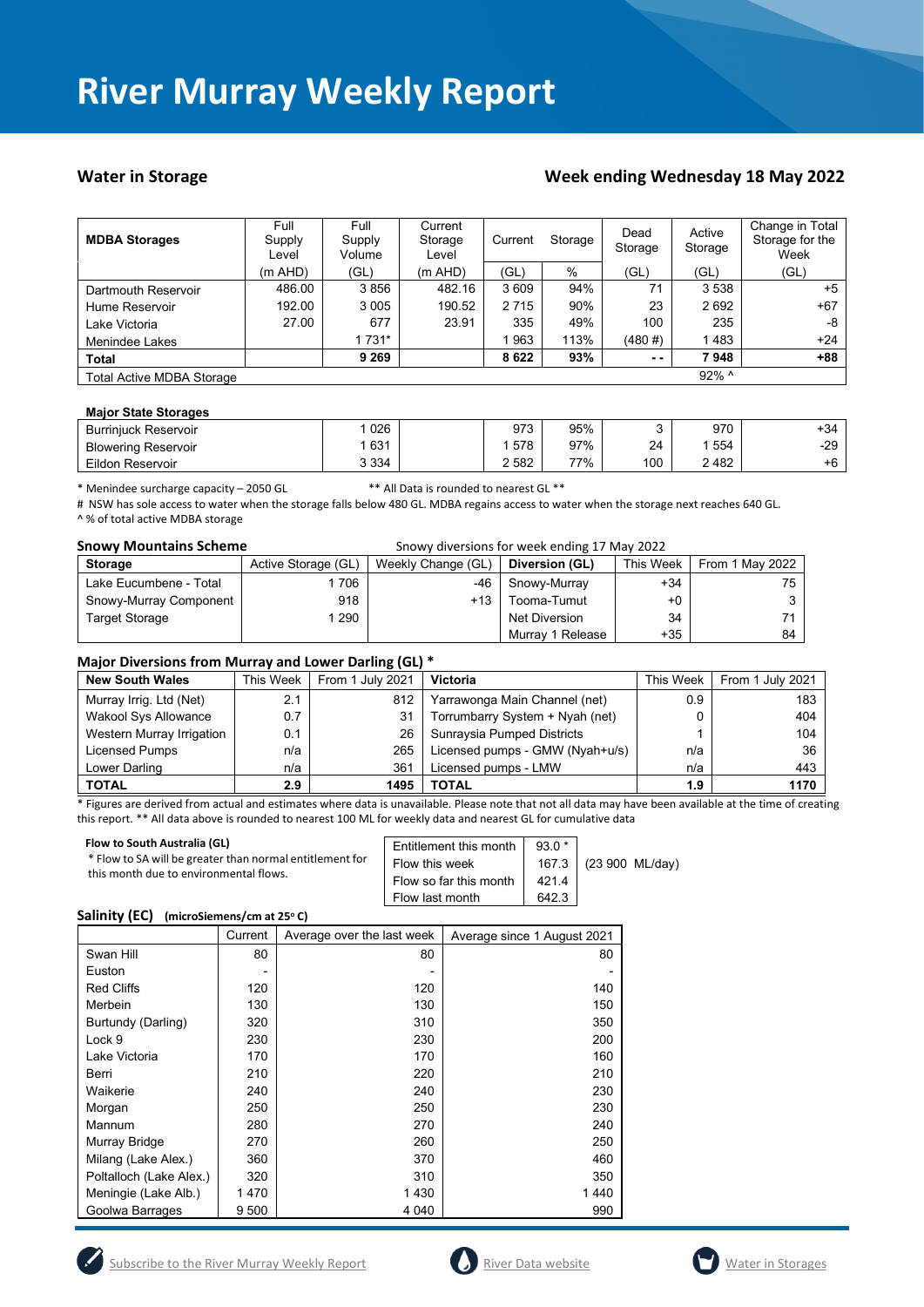

# **MURRAY-<br>DARLING**

## **River Levels and Flows River Levels and Flows River Levels and Flows Week ending Wednesday 18 May 2022**

|                                  | Minor Flood<br>Stage     | Gauge                    | Height                   | Flow     | Trend        | Average Flow this<br>Week | Average Flow last<br>Week |
|----------------------------------|--------------------------|--------------------------|--------------------------|----------|--------------|---------------------------|---------------------------|
|                                  |                          | local                    | (m                       |          |              |                           |                           |
| <b>River Murray</b>              | (m)                      | (m)                      | AHD)                     | (ML/day) |              | (ML/day)                  | (ML/day)                  |
| Khancoban                        |                          |                          |                          | 5 1 7 0  | R            | 5890                      | 6 3 6 0                   |
| Jingellic                        | 4.0                      | 2.02                     | 208.54                   | 6990     | R            | 8 4 3 0                   | 7 0 4 0                   |
| Tallandoon ( Mitta Mitta River ) | 4.2                      | 1.57                     | 218.46                   | 950      | F            | 1 3 3 0                   | 1 3 1 0                   |
| Heywoods                         | 5.5                      | 1.93                     | 155.56                   | 2770     | $\mathsf{R}$ | 1 3 8 0                   | 650                       |
| <b>Doctors Point</b>             | 5.5                      | 2.04                     | 150.51                   | 3 4 3 0  | R            | 2410                      | 1700                      |
| Albury                           | 4.3                      | 1.12                     | 148.56                   |          |              |                           |                           |
| Corowa                           | 4.6                      | 1.01                     | 127.03                   | 3 3 2 0  | F            | 2 5 8 0                   | 2 5 8 0                   |
| Yarrawonga Weir (d/s)            | 6.4                      | 1.44                     | 116.48                   | 8700     | $\mathsf{R}$ | 6410                      | 6680                      |
| Tocumwal                         | 6.4                      | 1.61                     | 105.45                   | 6 160    | R            | 6740                      | 6470                      |
| Torrumbarry Weir (d/s)           | 7.3                      | 2.19                     | 80.74                    | 6 3 5 0  | F            | 6930                      | 4 600                     |
| Swan Hill                        | 4.5                      | 1.42                     | 64.34                    | 7490     | R.           | 6 1 2 0                   | 5 300                     |
| <b>Wakool Junction</b>           | 8.8                      | 3.17                     | 52.29                    | 8810     | $\mathsf{R}$ | 7 5 5 0                   | 8 3 4 0                   |
| Euston Weir (d/s)                | 9.1                      | 2.09                     | 43.93                    | 12 070   | $\mathsf{R}$ | 10 720                    | 11 360                    |
| Mildura Weir (d/s)               |                          | $\overline{\phantom{a}}$ |                          | 9990     | F            | 10 160                    | 11 800                    |
| Wentworth Weir (d/s)             | 7.3                      | 3.96                     | 28.72                    | 20 590   | S            | 20 690                    | 20 7 20                   |
| <b>Rufus Junction</b>            | $\overline{\phantom{a}}$ | 5.50                     | 22.43                    | 23 240   | F            | 23 5 20                   | 22 950                    |
| Blanchetown (Lock 1 d/s)         | $\overline{\phantom{a}}$ | 1.62                     |                          | 23 160   | S            | 23 140                    | 21 570                    |
|                                  |                          |                          |                          |          |              |                           |                           |
| <b>Tributaries</b>               |                          |                          |                          |          |              |                           |                           |
| Kiewa at Bandiana                | 2.8                      | 1.42                     | 154.65                   | 1 0 7 0  | R            | 1 0 3 0                   | 910                       |
| Ovens at Wangaratta              | 11.9                     | 8.32                     | 146.00                   | 1 3 9 0  | F            | 1 3 5 0                   | 810                       |
| Goulburn at McCoys Bridge        | 9.0                      | 1.49                     | 92.91                    | 980      | F            | 1 300                     | 1 3 9 0                   |
| Edward at Stevens Weir (d/s)     | 5.5                      | 1.33                     | 81.11                    | 1 0 8 0  | F            | 730                       | 530                       |
| <b>Edward at Liewah</b>          | $\overline{a}$           | 1.59                     | 56.97                    | 930      | F            | 1 0 6 0                   | 1 2 9 0                   |
| Wakool at Stoney Crossing        |                          | 1.46                     | 54.95                    | 560      | F            | 620                       | 810                       |
| Murrumbidgee at Balranald        | 5.0                      | 5.01                     | 60.97                    | 6750     | $\mathsf{R}$ | 4 7 2 0                   | 2 0 0 0                   |
| Barwon at Mungindi               | 6.1                      | 7.05                     | $\overline{\phantom{a}}$ | 13700    | R            | 8410                      | 1 900                     |
| Darling at Bourke                | 9.0                      | 8.34                     | $\overline{\phantom{a}}$ | 25 4 10  | F            | 25 870                    | 24 760                    |
| Darling at Burtundy Rocks        |                          | 5.56                     |                          | 12 400   | S            | 12 200                    | 11 010                    |
|                                  |                          |                          |                          |          |              |                           |                           |

Natural Inflow to Hume 3 070

(i.e. Pre Dartmouth & Snowy Mountains scheme)

**Weirs and Locks** Pool levels above or below Full Supply Level (FSL)

| Murray             | FSL (m AHD) | u/s     | d/s     |                       | FSL (m AHD) | u/s     | d/s     |
|--------------------|-------------|---------|---------|-----------------------|-------------|---------|---------|
| Yarrawonga         | 124.90      | $-1.17$ |         | No. 7 Rufus River     | 22.10       | $+0.36$ | $+3.19$ |
| No. 26 Torrumbarry | 86.05       | $-0.00$ |         | No. 6 Murtho          | 19.25       | $-0.05$ | $+1.23$ |
| No. 15 Euston      | 47.60       | $+0.09$ |         | No. 5 Renmark         | 16.30       | $-0.02$ | $+1.10$ |
| No. 11 Mildura     | 34.40       | $+0.01$ | $+0.28$ | No. 4 Bookpurnong     | 13.20       | $-0.01$ | $+2.01$ |
| No. 10 Wentworth   | 30.80       | $+0.00$ | $+1.32$ | No. 3 Overland Corner | 9.80        | $+0.02$ | $+1.44$ |
| No. 9 Kulnine      | 27.40       | $-0.01$ | $+0.86$ | No. 2 Waikerie        | 6.10        | $+0.05$ | $+1.51$ |
| No. 8 Wangumma     | 24.60       | $-0.00$ | $+1.45$ | No. 1 Blanchetown     | 3.20        | $+0.06$ | $+0.87$ |

## **Lower Lakes FSL = 0.75 m AHD**

Lake Alexandrina average level for the past 5 days (m AHD)  $\Big| 0.65 \Big|$ 

| <b>Barrages</b>       |              |                          |            |           |                        |                        |                            |
|-----------------------|--------------|--------------------------|------------|-----------|------------------------|------------------------|----------------------------|
|                       | Openings     | Level (m AHD)            | No. Open   | Rock Ramp | <b>Vertical Slot 1</b> | <b>Vertical Slot 2</b> | <b>Dual Vertical Slots</b> |
| Goolwa                | 128 openings | 0.63                     | All closed |           | Open                   | Open                   |                            |
| Mundoo                | 26 openings  | 0.64                     | All closed |           |                        |                        | Open                       |
| <b>Hunters Creek</b>  |              | -                        | -          |           | Open                   |                        |                            |
| <b>Boundary Creek</b> | 6 openings   | $\overline{\phantom{0}}$ |            |           | Open                   |                        |                            |
| Ewe Island            | 111 gates    | $\overline{\phantom{0}}$ | 12         |           | -                      |                        | Open                       |
| Tauwitchere           | 322 gates    | 0.65                     | 65         | Open      | Open                   | Open                   |                            |

AHD = Level relative to Australian Height Datum, i.e. height above sea level

Í